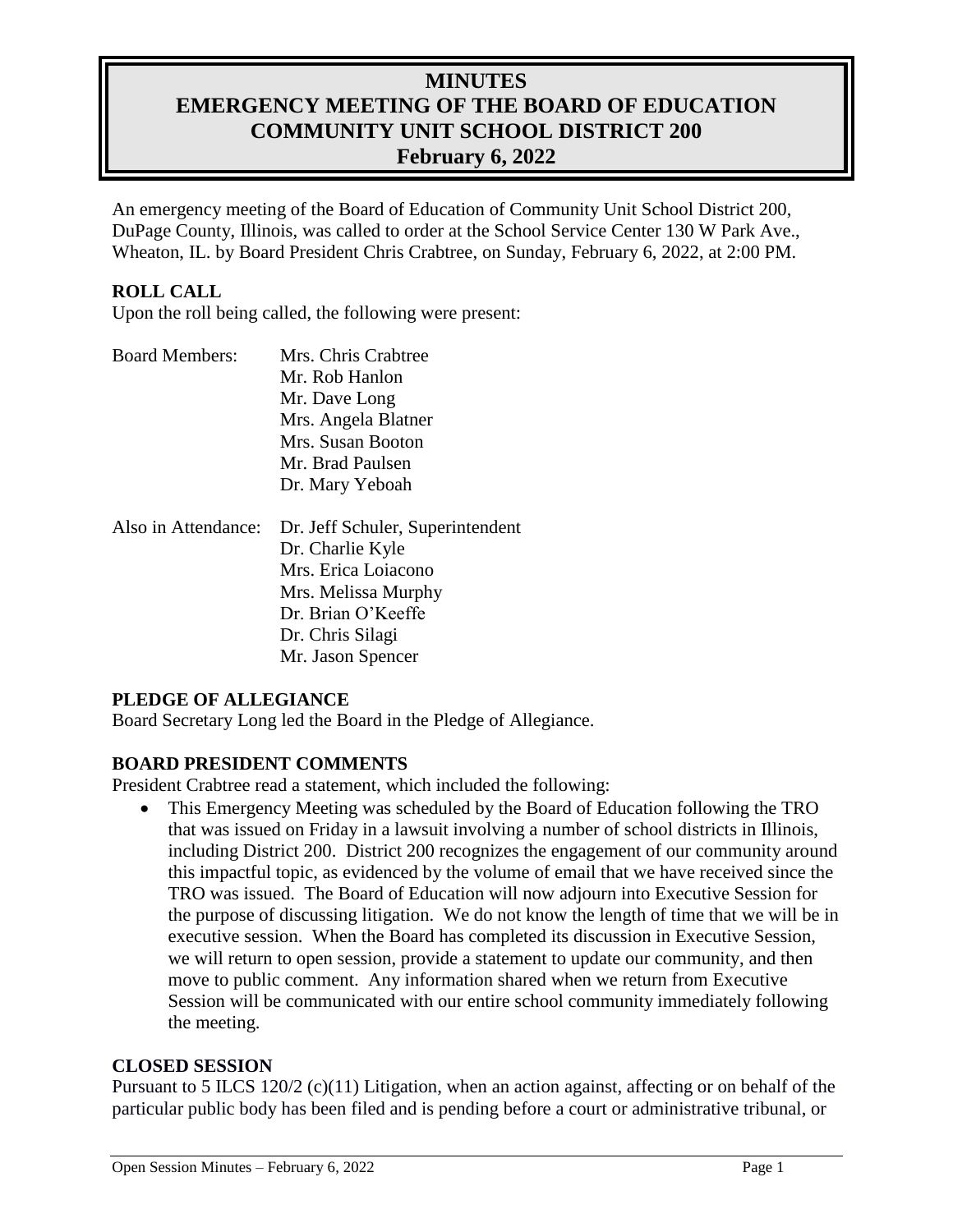when the public body finds that an action is probable or imminent, in which case the basis for the finding shall be recorded and entered into the minutes of the closed meeting

## **MOTION**

Member Crabtree moved, Member Paulsen seconded to adjourn the meeting to closed session for the purpose of discussing Litigation, when an action against, affecting or on behalf of the particular public body has been filed and is pending before a court or administrative tribunal, or when the public body finds that an action is probable or imminent, in which case the basis for the finding shall be recorded and entered into the minutes of the closed meeting 5 ILCS 120/2 (c)(11). Upon a roll call being taken, the vote was AYE 7, NAY 0. **The motion carried 7-0.**  There was no action expected following the Closed Session.

The meeting adjourned to Closed Session at 2:02 PM.

## **RECONVENE IN OPEN SESSION**

Member Booton moved, Member Long seconded to reconvene in Open Session. Upon a roll call being taken, the vote was: AYE 7, NAY 0. **The motion carried 7-0**.

Roll call was taken, all Board Members were present, and the open session was reconvened at 3:28 PM.

Board President Crabtree read a statement that would be sent to staff, students, and the community, which included the following:

District 200 School Community,

[As we shared yesterday,](https://medium.com/district-200-newsroom/february-5-update-from-dr-schuler-204f77124de1) District 200, along with more than 140 other school districts in Illinois, was named in a lawsuit that is one of several actions that have been filed on behalf of students and staff members regarding state mandates required upon schools due to the COVID-19 pandemic. These actions have been consolidated before a single judge. There are many details involved in this litigation. Our goal in this communication is to explain what the recent ruling in the litigation means for our students and staff.

The Judge who presided over the litigation issued a temporary restraining order (TRO) late Friday afternoon, February 4. The Judge's ruling halts enforcement of the Governor's Executive Order on masking, vaccination, testing, and quarantining for close contacts for named school districts without proper due process. This means that as of today, District 200 will recommend, and not require, individuals to wear face coverings and quarantine if they are a close contact. District 200 will also recommend, but not require, unvaccinated staff to test weekly.

District 200 will continue with in-person instruction and other current mitigation efforts, including the ability to exclude COVID-19 symptomatic individuals, implement physical distancing, and continue SHIELD testing for those already signed up who choose to participate.

Beginning Monday, February 7, we recommend continued use of face coverings, as it aligns with current CDC and [IDPH](https://dph.illinois.gov/covid19/community-guidance/school-guidance.html) Guidance for Schools; however, we will temporarily suspend our Board Policy on Face Coverings. Face coverings are still required to be worn on any school-based transportation (buses, taxis, driver's education) consistent with Federal requirements.

I fully realize that this is a sudden change in how our schools have been operating and it will be met with differing responses from our school community members. Regardless of your family or